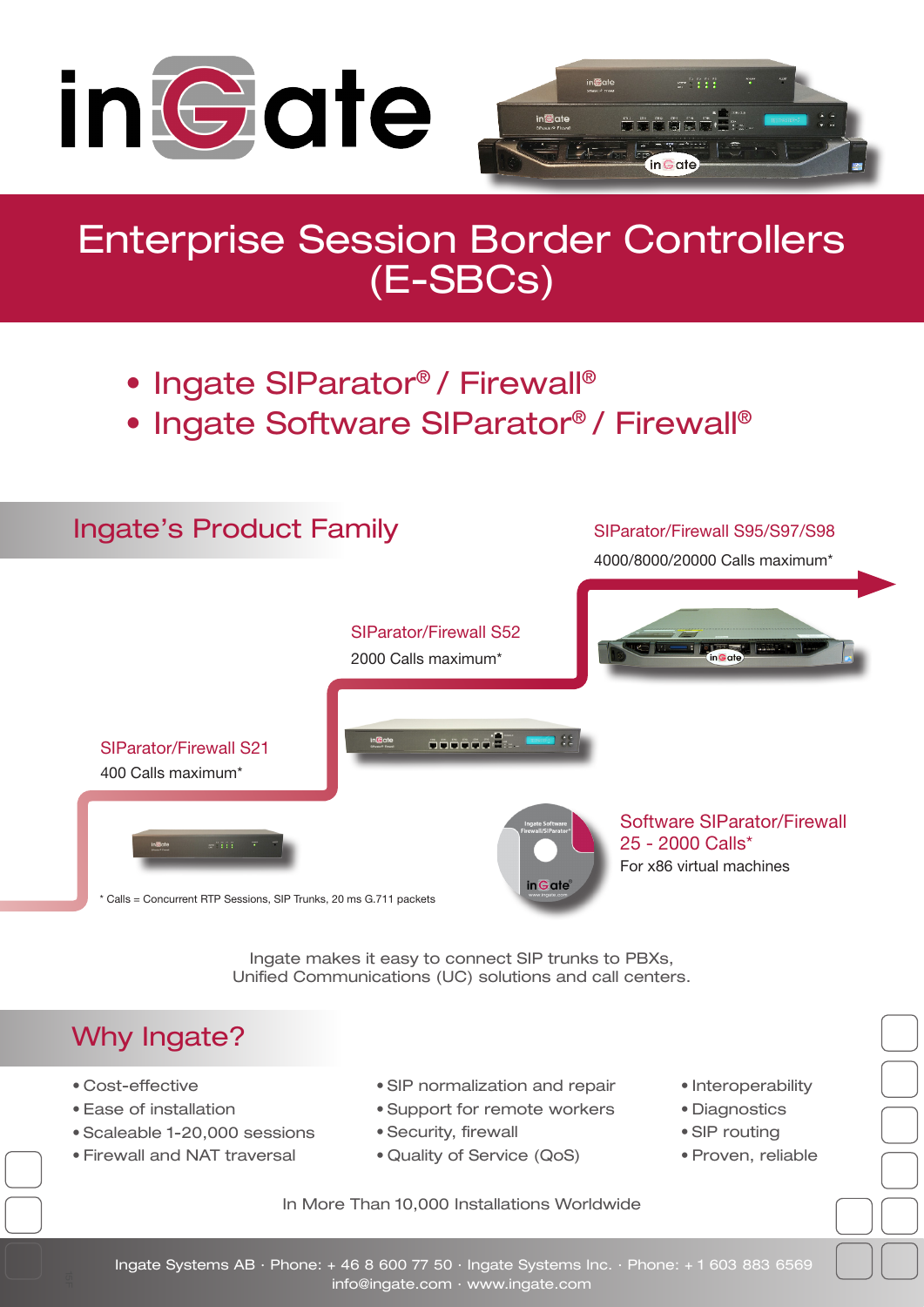## Functions and Features

### The Enterprise Session Border Controller For Your Network

The Ingate SIParator® is a powerful, flexible and cost-effective E-SBC for SIP connectivity, security and interoperability, such as connecting PBXs and Unified Communications (UC) solutions to SIP trunking service providers.

The Ingate Firewall®, which is always included in the product, makes the Ingate SIParator an all-in-one appliance for data security as well as the E-SBC.

Ingate Software SIParator/Firewall is a software deliverable for virtual machines and for native installation on supported hardware, allowing you to deploy Ingate's award-winning E-SBCs on your own hardware platform.

Ingate's SIP Trunking Startup Tool configures the SIParator in three easy steps.

## Feature Summary of the Ingate SIParator/Firewall®



#### Bringing Global SIP Communications to the Private Network

Ingate SIParators are enterprise session border controllers (E-SBCs) made for small to large enterprises and service providers to provide a secure solution for bringing SIP into the private network. Traditional firewalls block SIP communications. The SIParator works with existing SIPunaware firewalls to allow and secure SIP traffic, maintaining the existing security infrastructure.

 Available in a range of sizes, Ingate's security products offer unprecedented value to enterprises adopting SIP.

 Ingate's award-winning SIParators also include a fully featured stateful inspection and packet filtering enterprise firewall. The SIParator, in addition to its SIP functionality, can also be used as the enterprise's main firewall. The built-in firewall also provides a complete and secure environment for the SIParator functions and customer services, all in one and the same product.

 Firewall and NAT (Network Address Translation) traversal and SIP security are fundamental functions of an E-SBC. SIP, like all real-time communication protocols, is blocked by firewalls, not being aware of SIP signaling and media. The SIParator's SIP proxy routes the SIP traffic and opens media ports in the built-in NAT/firewall to securely deliver calls to the protected enterprise LAN.

 The SIParator connects any type of ITSP's SIP trunk, managed like MPLS or over the public Internet, and also connects home workers and road warriors. Ingate's FENT (Far

End NAT Traversal) function connects SIP phones and soft clients behind remote NAT/firewalls.

#### Trusted Network Security for VoIP and Unified Communications

Ingate's SIP proxy architecture grants fully secure NAT/firewall traversal of the SIP traffic.

 The SIParator's enhanced security can handle and add TLS (Transport Layer Security) for secure SIP signaling. It also supports and transcodes SRTP (Secure Real-Time Transport Protocol) for encrypted voice and video. The high level of security and confidentiality further includes authentication and replay protection and other firewall means to shield users from eavesdroppers, hackers and spoofers and protect against theft of service.

 SIP IDS/IPS (Intrusion Detection System/Intrusion Prevention System) works in tandem with Ingate's existing security technologies, further strengthening security for VoIP, SIP trunking, UC and other SIP applications.

#### Diagnostics, Troubleshooting and Monitoring

programmed to perform these tests on a scheduled basis.  $\mathbf{i}$  in  $\mathbf{j}$  in  $\mathbf{k}$  is a set of  $\mathbf{k}$ The SIParator has extensive logging and diagnostic features, to ease troubleshooting and resolve problems quickly. It can also directly generate PCAP traces, allowing more extensive analyses with WireShark and similar tools. The SIParator also has a built-in test agent that can be used to make test calls in either direction to assess MOS scores. The client can also be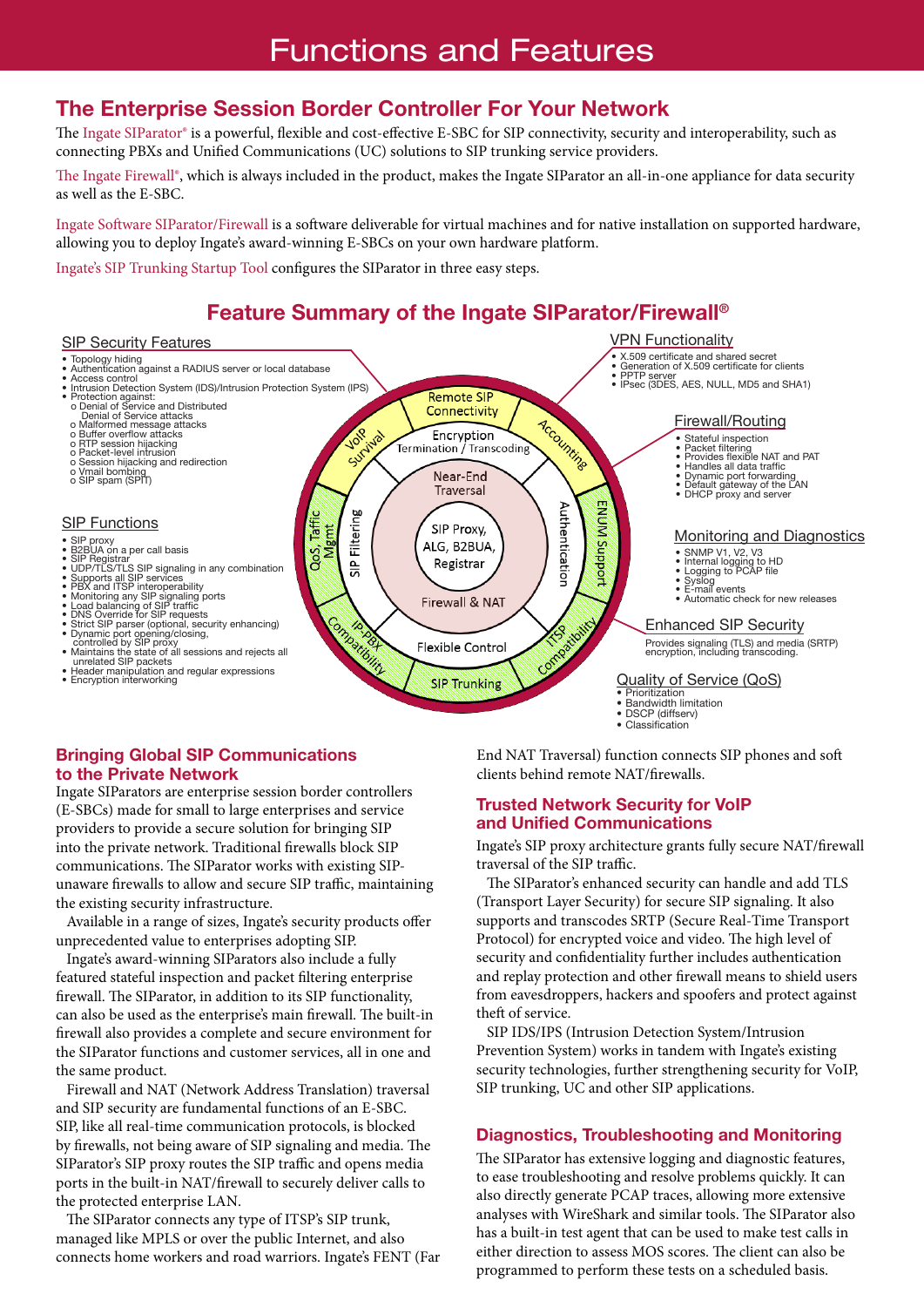## Functions and Features

 The voice quality of calls can be monitored and reported via RADIUS, including packet loss, jitter, delay, MOS score and more.

#### Reliability, Load Balancing and High Availability Failover

The SIParator fully supports load balancing and failover using DNS SRV and speeds up failover by monitoring SIP servers. In addition, the SIParators can be used in failover pairs,

protecting from catastrophic failure. By synchronizing configuration and long time states (like SIP registrations), the idle device takes over at the Ethernet level should the active device fail. This Ingate failover method also protects against software faults, since it directly allows dropped calls to be setup freshly again. The largest Ingate E-SBCs (S95/S97/S98) are highly protected against hardware failure with redundant dual power supplies and RAID 1 hard disks.

### Flexible Network Deployment Scenarios

The Ingate SIParator/Firewall can be implemented in various ways to fit the customer network:



QoS (voice quality over data-crowded accesses) is provided by the SIParator. DMZ-LAN & DMZ modes also require QoS setup in existing firewall.

### Software Modules and Licenses

**SIP Trunking** allows 1 – 100 trunk groups and configures the SIP trunk between IP-PBXs and SIP trunking services in three easy steps. Licenses for the number of concurrent calls needed over a particular trunk group are easily added. The Back-to-Back User Agent (B2BUA) brings extensive SIP normalization for interoperability and a dial plan including support for regular expressions, header manipulation, prefix addition / removal and much more.

**Remote SIP Connectivity** lets remote workers leverage the benefits of Unified Communications by performing Far-End NAT Traversal (FENT) to allow home workers and road warriors to use their SIP clients behind well-behaved remote NATs and firewalls. One simply adds the number of Remote User SIP Session licenses needed.

**Quality of Service (QoS)** prioritizes voice and video traffic and allocates bandwidth to assure the highest voice quality, undisturbed by data traffic. This is a standard feature and also enables computation and reporting of Mean Opinion Scores (MOS) and other voice quality metrics on a per call basis.

**Ingate VoIP Survival** is another standard feature, allowing an enterprise using a hosted PBX solution to fail over to the Ingate, to enable internal calls and redirect outside calls to a local PSTN gateway.

**SIP Registrar** user licenses make the Ingate SIParator or Firewall the primary registrar server and permits SIP clients to register.

**Q-TURN** session licenses enable WebRTC to be used with quality on security-restrictive enterprise networks. A builtin TURN server between the LAN and WAN allows and prioritizes real-time traffic, separating it from data traffic often congesting the Internet access. It can also be used standalone as a conventional TURN server for service providers' users, and works with WebRTC and other real-time protocols using ICE/STUN/TURN (product not yet launched - awaiting standards finalization.)

## The Ingate Advantage

**For enterprises**, Ingate provides for a seamless transition to SIP and Unified Communications globally. Ingate enables fast, simplified deployments.

**For service providers**, Ingate products offer a high-quality, reliable SIP trunk demarcation point between the customer's IP-PBX and the service provider network. Placed at the customer network edge (locally as a CPE, at the service provider or in the cloud), Ingate provides secure firewall traversal, interoperability, diagnostics and security to simplify SIP trunk deployments whether over a managed connection or the public Internet.

Since 2001, Ingate® Systems has been developing firewall technology to enable SIP-based communication to provide the best access for telephony, global real-time and unified person-to-person communication. Ingate offers enterprises, service providers and carriers elegant solutions for SIP trunking and trusted real-time communications beyond the LAN. Ingate products are used by retail companies, financial institutions, industrial firms, government agencies, call centers and small-to-large enterprises throughout Europe, Asia and North America.